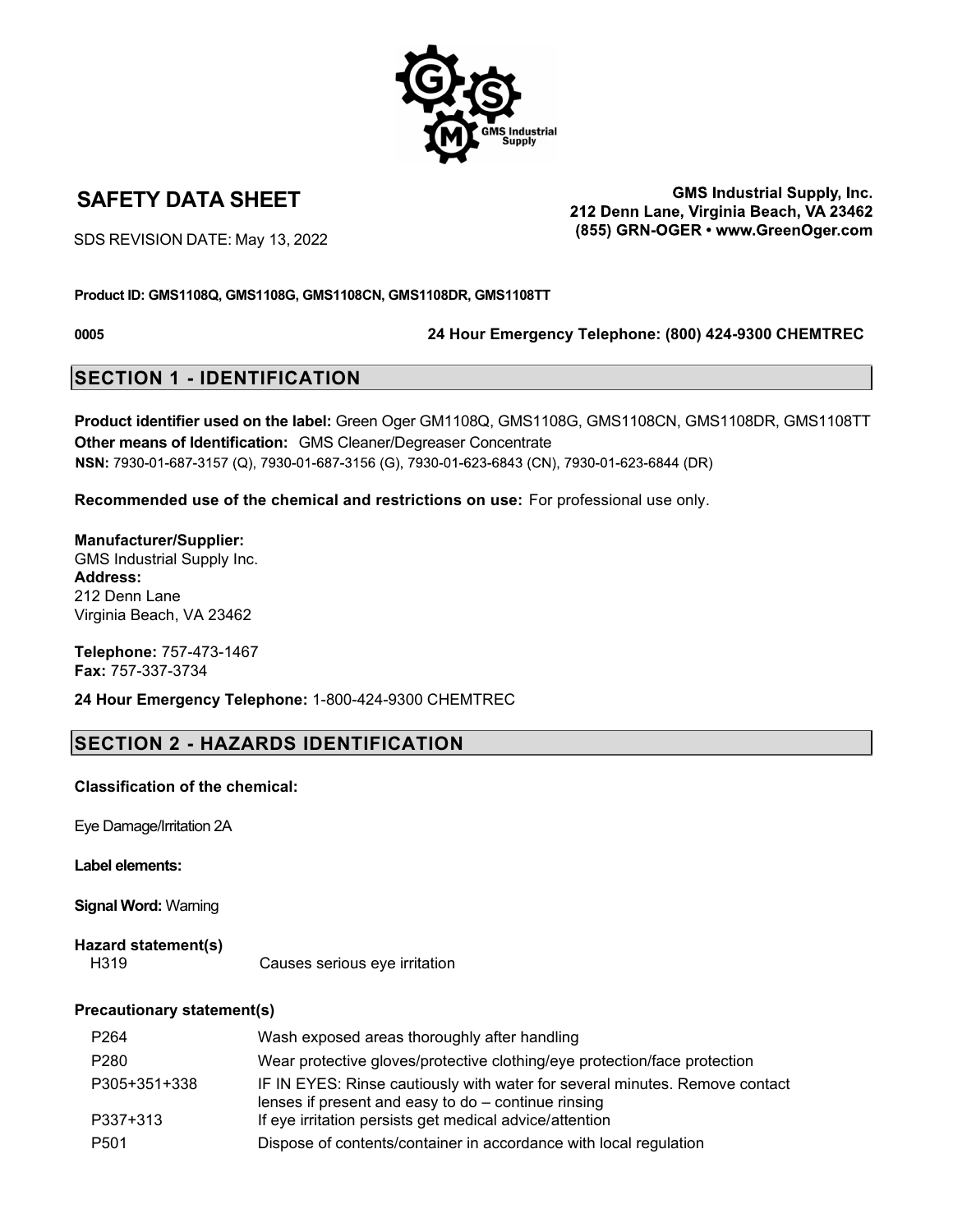

**Other hazards not otherwise classified:** None Known

**Unknown Acute Toxicity:** 0%

# **SECTION 3 - COMPOSITION/INFORMATION ON INGREDIENTS**

### **Substances**

The identity of this material is a trade secret (29 CFR 1910.1200(i)) and is available to any attending physician, paramedical and/or spill response personnel in the case of an emergency. Proprietary ingredient is non-toxic.

# **SECTION 4 - FIRST-AID MEASURES**

### **Description of first aid measures:**

**If swallowed:** Rinse mouth. Do NOT induce vomiting. Immediately call a poison center or doctor/physician.

**If on skin (or hair):** Take off immediately all contaminated clothing. Rinse skin with water/shower. If skin irritation occurs get medical advice/attention. Wash contaminated clothing before reuse.

**If inhaled:** Remove person to fresh air and keep comfortable for breathing. Call a poison center or doctor/physician if you feel unwell

**If in eyes:** Rinse cautiously with water for several minutes. Remove contact lenses, if present and easy to do. Continue rinsing. If eye irritation persists call a doctor/physician.

**Most Important symptoms and effects, both acute and delayed:** Causes skin irritation and serious eye irritation.

**Indication of any immediate medical attention and special treatment needed:** Treat symptomatically

## **SECTION 5 - FIRE-FIGHTING MEASURES**

### **Extinguishing media:**

**Suitable extinguishing media:** Use extinguishing measures that are appropriate to local circumstances and the surrounding environment.

*Unsuitable extinguishing media***:** Not determined

**Special hazards arising from the substance or mixture:** None known

**Flammability classification:** Not flammable

**Hazardous combustion products:** Carbon oxides, oxides of phosphorus other unidentified organic compounds.

### **Special protective equipment and precautions for firefighters:**

**Protective equipment for fire-fighters:** Firefighters should wear proper protective equipment and selfcontained breathing apparatus with full face piece operated in positive pressure mode.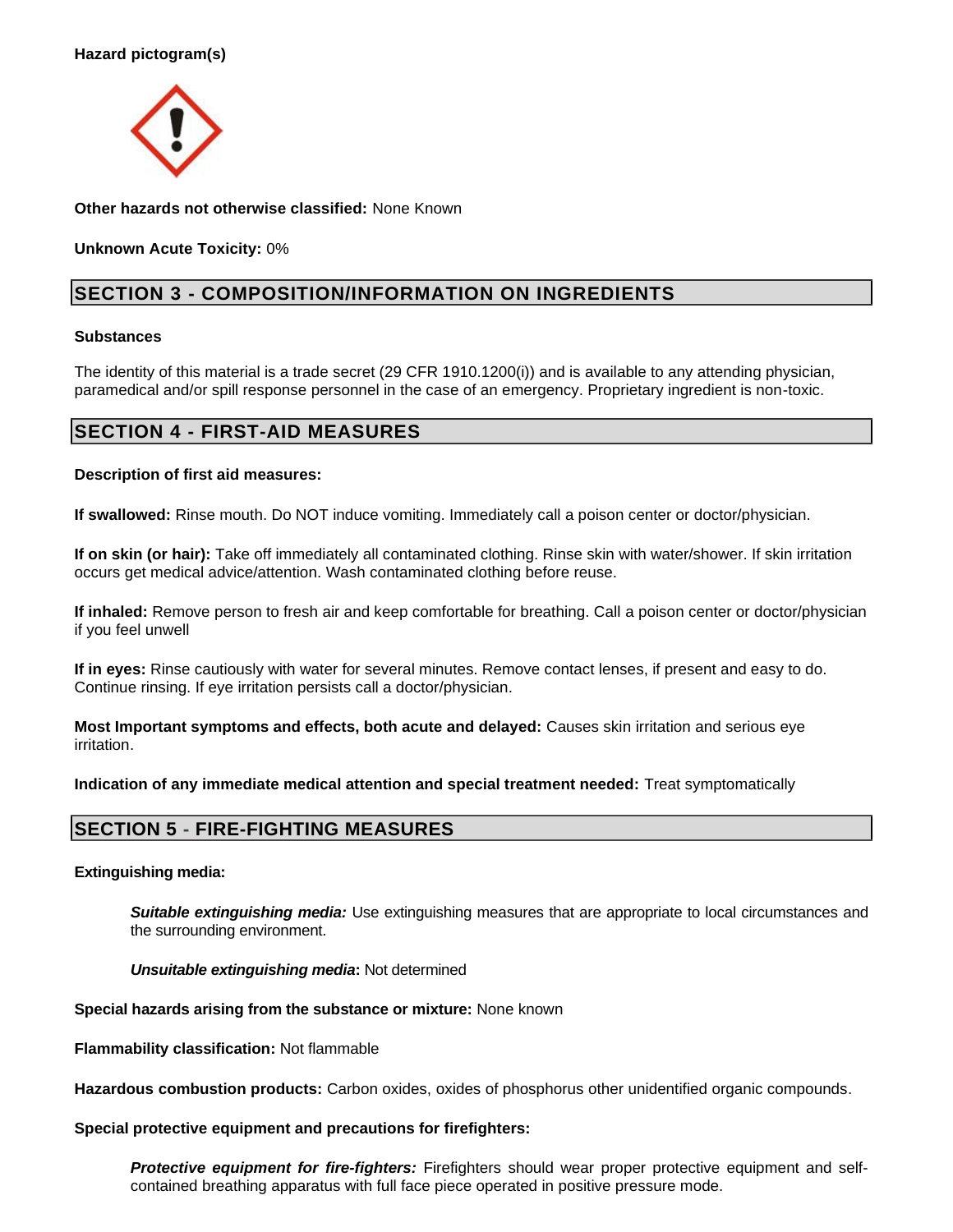*Special fire-fighting procedures:* Move containers from fire area if safe to do so. Cool closed containers exposed to fire with water spray. Do not allow run-off from firefighting to enter drains or water courses. Dike for water control.

### **SECTION 6 - ACCIDENTAL RELEASE MEASURES**

**Personal precautions, protective equipment and emergency procedures:** All persons dealing with the clean-up should wear the appropriate chemically protective equipment. Keep people away from and upwind of spilt/leak. Restrict access to area until completion of clean-up. Refer to protective measures listed in sections 7 and 8.

**Methods and material for containment and cleaning up:** Do not allow material to contaminate ground water system. If necessary, dike well ahead of the spill to prevent runoff into drains, sewers, or any natural waterway or drinking supply. Ventilate the area. Prevent further leakage or spillage if safe to do so. Soak up with inert absorbent material. Do not use combustible absorbents, such as sawdust. Pick up and transfer to properly labeled containers. Contaminated absorbent material may pose the same hazards as the spilled product. Contact the proper local authorities.

**Special spill response procedures:** In case of a transportation accident, contact CHEMTREC 1-800-424-9300. If a spill/release in the US in excess of the EPA reportable quantity is made into the environment, immediately notify the national response center in the United States (phone: 1-800-424-8802).

### **SECTION 7 - HANDLING AND STORAGE**

**Precautions for safe handling:** Handle in accordance with good industrial hygiene and safety practice. Use protective equipment recommended in section 8. Avoid contact with skin, eyes or clothing. Do not breathe dust/fume/gas/mist/vapors/spray. Wash face, hands, and any exposed skin thoroughly after handling.

**Conditions for safe storage:** Keep container tightly closed and store in a cool, dry and well-ventilated place. Store locked up. Keep out of reach of children.

**Incompatible materials:** Oxidizing agents. Do not mix with other chemicals or cleaners

## **SECTION 8 – EXPOSURE CONTROLS AND PERSONAL PROTECTION**

### **Exposure controls:**

**Ventilation and engineering measures:** Use only in well-ventilated areas. Apply technical measures to comply with the occupational exposure limits. Where reasonably practicable this should be achieved by the use of local exhaust ventilation and good general extraction. In case of insufficient ventilation wear suitable respiratory equipment.

**Respiratory protection:** Not required with normal use. If airborne concentrations are above the permissible exposure limit or irritation occurs, use NIOSH-approved respirators. Respirators should be selected based on the form and concentration of contaminants in air, and in accordance with OSHA (29 CFR 1910.134). Advice should be sought from respiratory protection specialists.

**Skin protection:** Wear protective gloves. Where extensive exposure to product is possible, use resistant coveralls, apron and boots to prevent contact. The suitability for a specific workplace should be discussed with the producers of the protective regimes.

**Eye face protection:** Wear eye/face protection. Wear as appropriate tightly fitting safety goggles; Safety glasses with side-shields.

**Other protective equipment:** Ensure that eyewash stations and safety showers are close to the workstation location. Other equipment may be required depending on workplace standards.

**General hygiene considerations:** Do not breathe vapours or spray mist. Avoid contact with skin, eyes and clothing. Do not eat, drink or smoke when using this product. Wash exposed areas thoroughly after handling. Remove and wash contaminated clothing before re-use. Handle in accordance with good industrial hygiene and safety practice.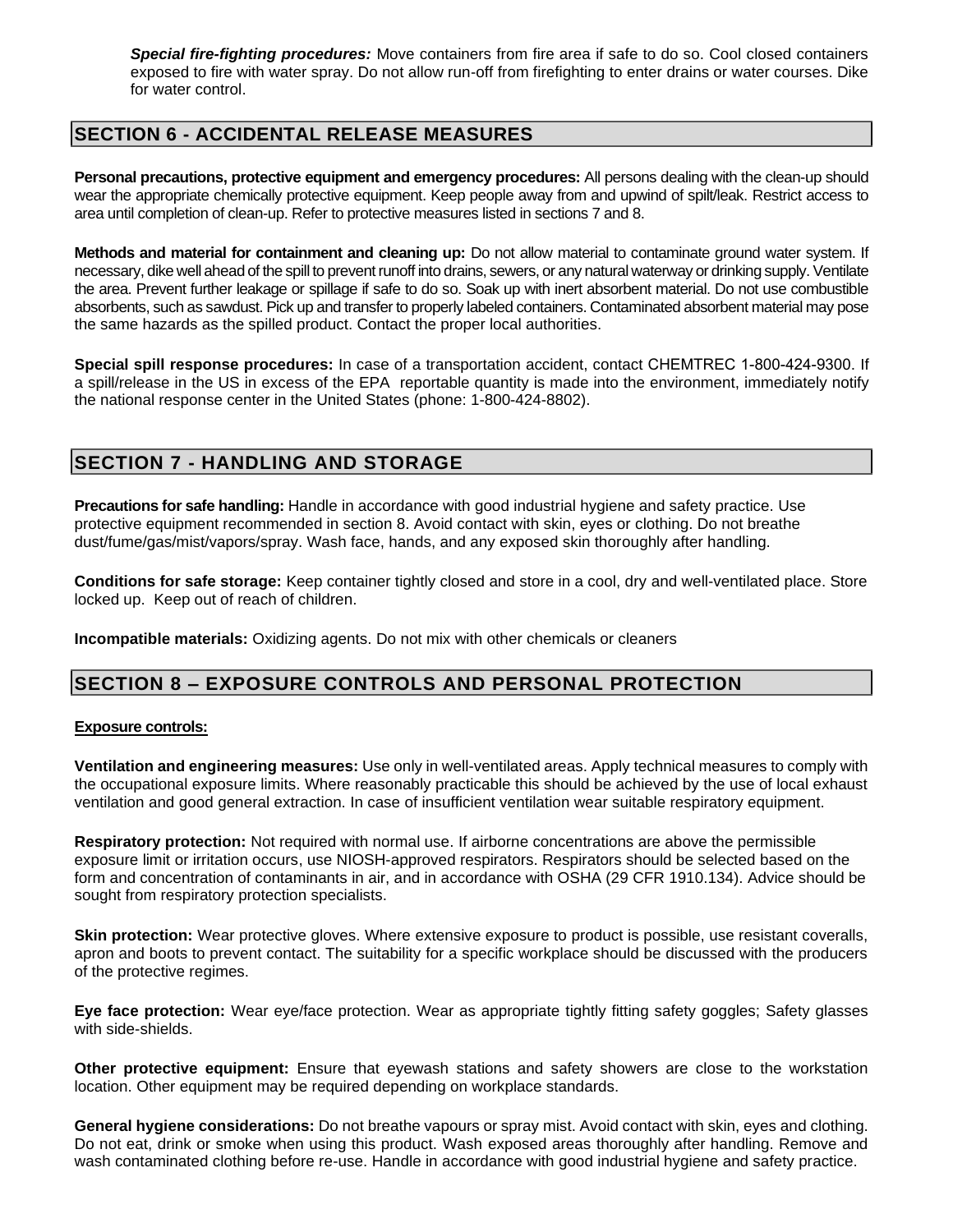# **SECTION 9 - PHYSICAL AND CHEMICAL PROPERTIES**

**Appearance:** Green liquid

**Odor:** Eucalyptus

**Odor threshold:** No applicable information available

**pH (Conc.):** 8.0-9.0

 **(Diluted):** 1:32 – 6.72  $1:64 - 6.48$ 1:128 – 6.76  $1:256 - 6.58$ 

**Melting/Freezing point:** No applicable information available

**Initial boiling point and boiling range:** 100 °C

**Flash point:** >93.3°C (>200°F)

**Flash point (Method):** ASTM D56

**Evaporation rate (BuAe = 1):** Similar to water

**Flammability (solid, gas):** Not flammable

**Lower flammable limit (% by vol.):** Not Flammable

**Upper flammable limit (% by vol.):** Not Flammable

**Vapor pressure:** No applicable information available

**Vapor density:** No applicable information available

**Relative density:** 1.040

**Solubility in water:** Soluble

**Other solubility(ies):** No applicable information available

**Partition coefficient:** No applicable information available

**Auto ignition temperature:** No applicable information available

**Decomposition temperature:** No applicable information available

**Viscosity:** Water thin.

**Volatile organic Compounds (%VOC's):** 0 g/L

**Other physical/chemical comments:** No applicable information available

# **SECTION 10 - STABILITY AND REACTIVITY**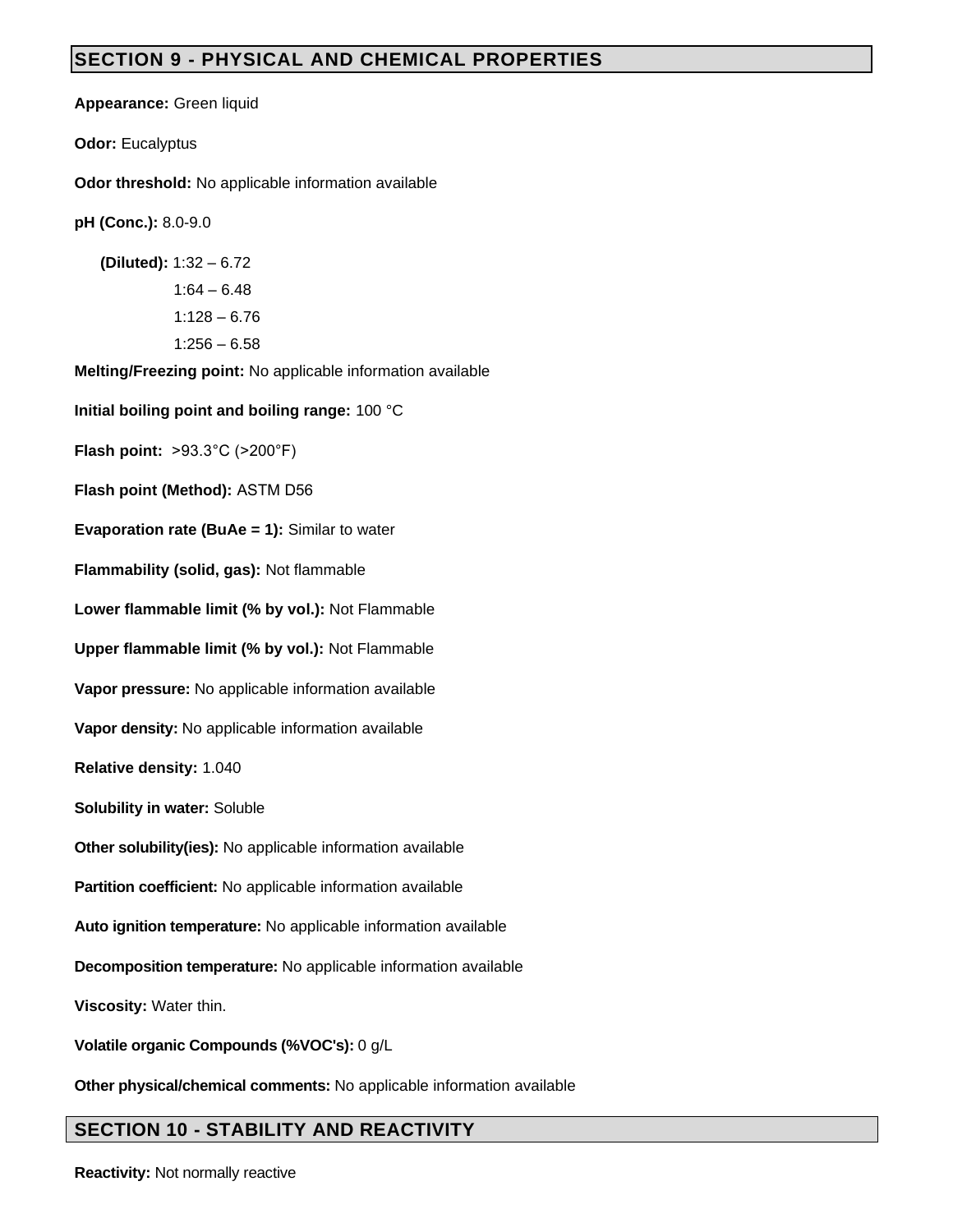### **Chemical stability:** Stable

### **Possibility of hazardous reactions:** No hazardous polymerization

**Conditions to avoid:** Keep out of reach of children. Do not use in areas without adequate ventilation. Avoid contact with incompatible materials.

**Incompatible materials:** Strong oxidizing or reducing agents

**Hazardous decomposition products:** None known. Refer to 'Hazardous Combustion Products' in Section 5

## **SECTION 11 - TOXICOLOGICAL INFORMATION**

### **Information on likely routes of exposure:**

**Routes of entry - inhalation:** Avoid breathing vapors or mists

**Routes of entry - skin & eye:** Avoid contact with skin or eyes

**Routes of entry - Ingestion:** Do not taste or swallow

### **Potential Health Effects:**

**Signs and symptoms of short term (acute) exposure:**

*Symptoms:* Please see section 4 of this SDS sheet for symptoms*.*

### **Potential Chronic Health Effects:**

**Mutagenicity:** Not expected to be mutagenic in humans.

**Carcinogenicity:** No components are listed as carcinogens by ACGIH, IARC, OSHA or NTP.

**Reproductive effects:** No applicable information available

**Sensitization to material:** No applicable information available

**Specific target organ effects:** No data available to indicate product or components will have specific target organ effects.

**Medical conditions aggravated by overexposure:** Pre-existing skin or eye disorders.

### Toxic **Toxicological data:**

See the following table for individual ingredient acute toxicity data.

|                              | $LD_{50}$     | $LD_{50}$        | $LC_{50}$          |
|------------------------------|---------------|------------------|--------------------|
| <b>Chemical name</b>         | (Oral, rat)   | (Dermal. Rabbit) | (4hr, Inhal., rat) |
| Supplier Trade Secret        | $>2000$ mg/kg | $>2000$ mg/kg    |                    |
| <b>Supplier Trade Secret</b> | $>2000$ mg/kg |                  |                    |
| <b>Supplier Trade Secret</b> | 2000 mg/kg    |                  |                    |
| <b>Supplier Trade Secret</b> | >2000 mg/kg   |                  |                    |

\*All empty cells no applicable information available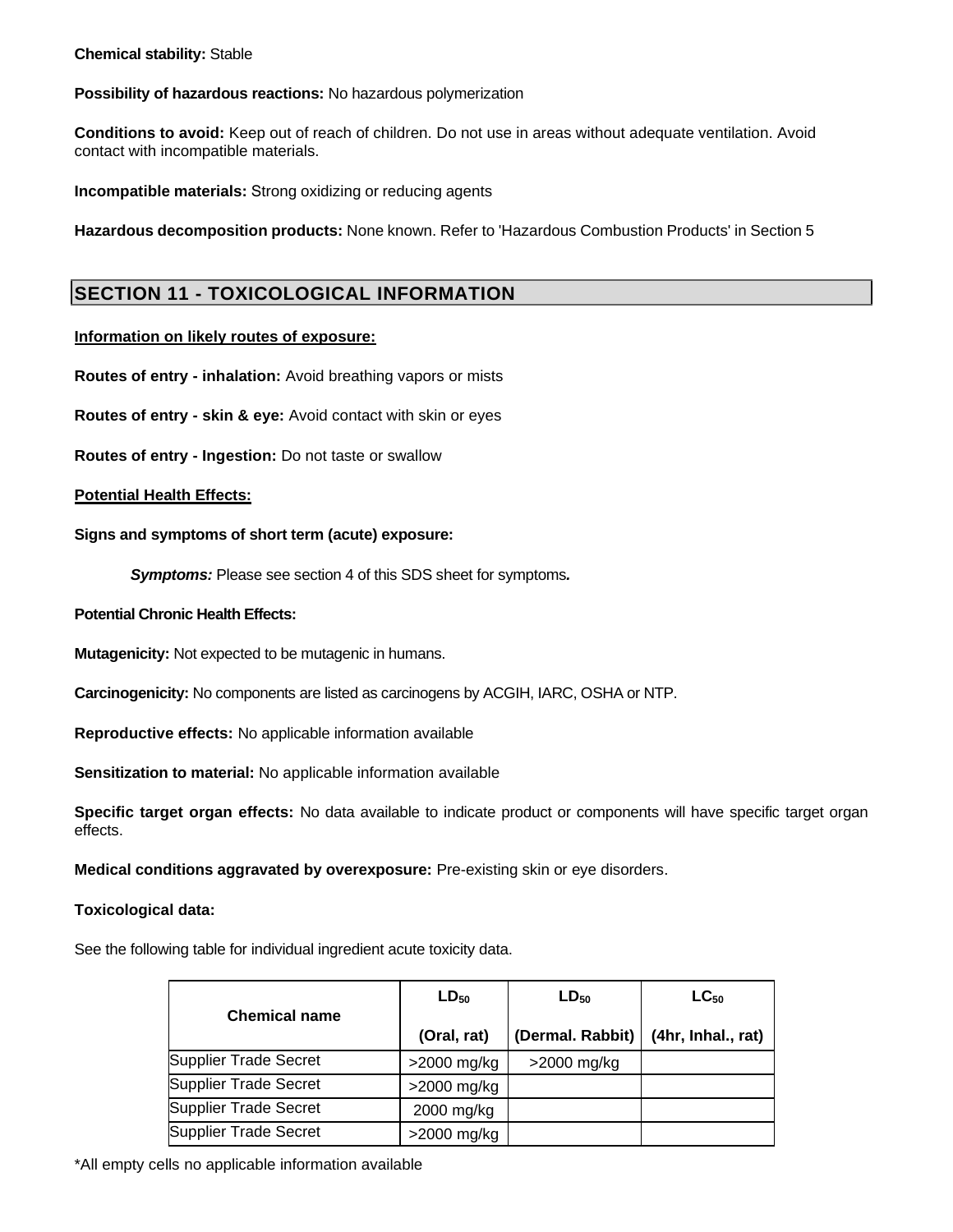# **SECTION 12 - ECOLOGICAL INFORMATION**

**Ecotoxicity:** Exceeds standards set by recognized testing authorities for green products.

**Persistence and degradability:** All organic ingredients of this formula have been tested by an independent laboratory and all are readily biodegradable as measured by OECD Test Method 301D.

**Bioaccumulation potential:** No applicable information available.

**Mobility in soil:** No applicable information available.

**Other Adverse Environmental effects:** No applicable information available.

### **SECTION 13 - DISPOSAL CONSIDERATIONS**

**Handling for disposal:** Handle in accordance with good industrial hygiene and safety practice. Refer to protective measures listed in sections 7 and 8. Empty containers retain residue (liquid and/or vapour) and can be dangerous.

**Methods of disposal:** Dispose in accordance with all applicable federal, state, provincial and local regulations. Contact your local, state, provincial or federal environmental agency for specific rules.

**RCRA:** If this product, as supplied, becomes a waste in the United States, it may meet the criteria of a hazardous waste UN defined under RCRA, Title 40 CFR 261. It is the responsibility of the waste generator to determine the proper waste identification and disposal method. For disposal of unused or waste material, check with local, state and federal environmental agencies.

### **SECTION 14 - TRANSPORTATION INFORMATION**

**Special Shipping Information:** Keep from freezing. **T.D.G. Classification:** Not regulated under T.D.G. **D.O.T. Classification:** Not regulated under D.O.T.

# **SECTION 15 - REGULATORY INFORMATION**

**Occupational Health and Safety Regulations:**

**WHMIS 1988 Class:** D2B.

**OSHA & WHMIS:** SDS prepared pursuant to the Hazard Communication Standard (CFR29 1910.1200) and Canadian WHMIS 2015 regulations (Controlled Products Regulations under the Hazardous Product Act).

**Environmental Regulatory Lists:**

**SARA – Section 313 (Toxic Chemical Release Reporting) 40 CFR 372** – None of these ingredients are listed.

**CERCLA – Section 102 (Reportable Quantity) 40 CFR 302 –** None of these ingredients are listed.

**RCRA 40CFR 261 (SUBPART D) –** None of these ingredients are listed.

**CLEAN WATER ACT – Section 311 (Reportable Quantity) 40 CFR 116 -** None of these ingredients are listed.

**CLEAN AIR ACT – Section 312 (List of Hazardous Air Pollutants) 40 CFR 63 (Subpart C) –** None of these ingredients are listed.

**National Pollutant Release Inventory –** None of the ingredients are listed.

**Toxic Substances Control Act (TSCA) –** All the ingredients are registered on the Chemical Substance Inventory.

**Canadian Domestic Substance List (DSL) –** All the ingredients are registered on the DSL.

### **California Cleaning Product Right to Know Act of 2017 (SB 258)**

| <b>Chemical Name</b>              | CAS-No.       | <b>Concentration %</b> | <b>Function</b>  | List |
|-----------------------------------|---------------|------------------------|------------------|------|
| Water                             | 7732-18-5     | 50-100                 | <b>Diluent</b>   |      |
| Alcohol Ethoxylate                | Not available | $1 - 5$                | Surfactant       |      |
| Sodium Polycarboxylate            | Not available | $1 - 5$                | Chelating agent  |      |
| Sodium Gluconate                  | 527-07-1      | $1 - 5$                | Chelating agent  |      |
| Amines, C10-C16-alkyldimethyl, N- | 70592-80-2    | $0.1 - 1$              | Surfactant       |      |
| oxides                            |               |                        |                  |      |
| Citric acid                       | 77-92-9       | $0.1 - 1$              | Chelating agent  |      |
| Sodium Laurimino Dipropionate     | 14960-06-6    | < 0.1                  | Surfactant       |      |
| Unfermented sugar                 | Not available | < 0.1                  | <b>Byproduct</b> |      |